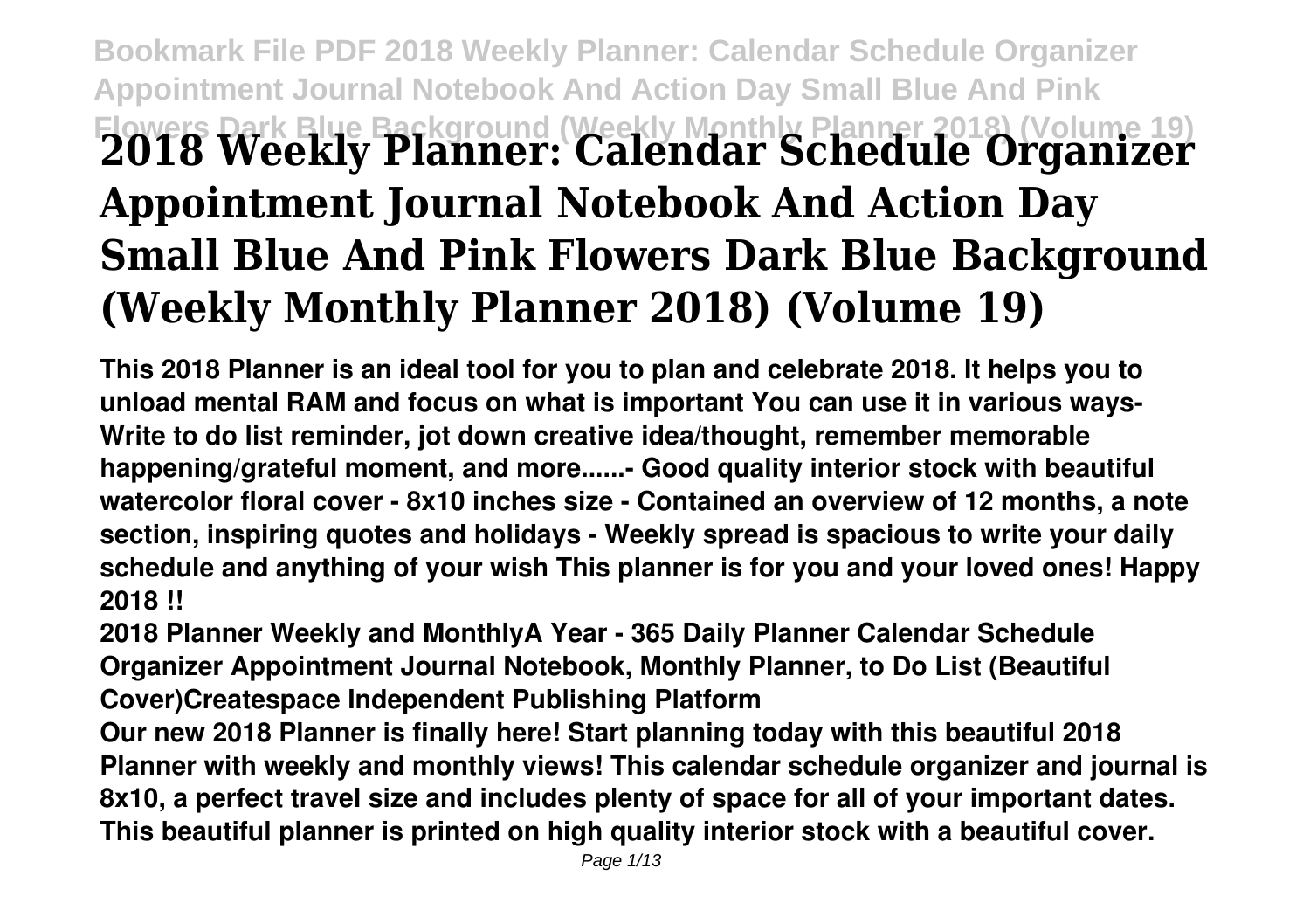**Bookmark File PDF 2018 Weekly Planner: Calendar Schedule Organizer Appointment Journal Notebook And Action Day Small Blue And Pink Flowers Dark Blue Background (Weekly Monthly Planner 2018) (Volume 19) Each monthly spread (January through December 2018) contains an overview of the month, a notes section, and inspirational quotes! 2018 Weekly Planner Details: - Monthly Planner 2017-2018 8x10 travel size - Monthly Calendars - Monthly To-Dos - Weekly Planner 2018 - Weekly Calendars - Track your goals with notes, to-dos and more - 137 pages Consider one the next time you need a: - 2018 Gift - Birthday Gift - Teacher Gift - Thank You Gift - Housewarming Gift - Christmas Gift - Holiday Gift - Just Because Gift - Or a gift to yourself! (Ps. - These also make wonderful gifts for the planners in your life!) Thank You For Watching**

**A Year - 365 Daily Planner Calendar Schedule Organizer Appointment Journal Notebook, Monthly Planner, to Do List (Mandala)**

**Calendar Schedule Journal Plan and Organize Monthly and Weekly (Academic Monthly and Weekly Planner)**

**2018 Weekly Planner, Calendar and Planner, Academic Monthly and Weekly, Schedule Journal Plan, Wonderful Gifts**

**365 Daily Planner Calendar Schedule Organizer Appointment Journal Notebook,**

## **Monthly Planner, to Do List**

## **2017-2018 Weekly Planner**

*Our 2018 Academic Planner is finally here! Gift For New Year This beautiful planner is printed on high quality interior stock. Each monthly spread (January 2018 through December 2018) contains an overview of the month, a notes section, a day to planning. The cute weekly spreads include space to write your daily schedule as well as a to-do list. Academic Planner Interior Details: - 12 Months*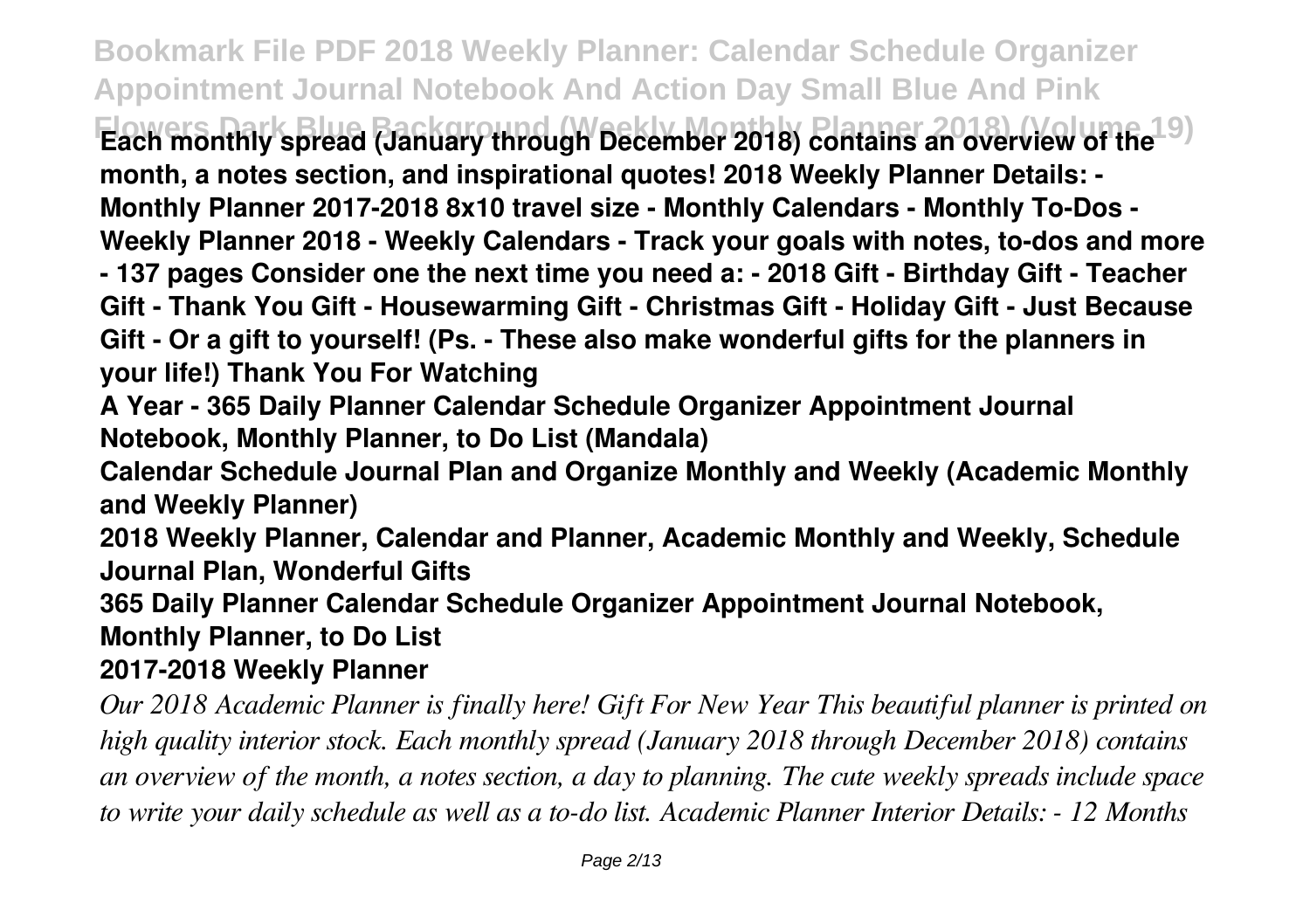**Bookmark File PDF 2018 Weekly Planner: Calendar Schedule Organizer Appointment Journal Notebook And Action Day Small Blue And Pink Flowers Dark Blue Background (Weekly Monthly Planner 2018) (Volume 19)** *(January 2018 - December 2018) - Perfect Bond - Crisp White Pages with a Thick Cardstock Cover - Simple, Stylish, Elegant Cover Art - Dimensions: 8"x10" Thank You For Watching CLICK BUY ON THE TOP*

*2018 Weekly Planner 2018 weekly planner, 2018 weekly planner Get a head start on your 2018. This beautiful planner is printed on high quality interior stock. Each monthly spread (January through December 2018) contains an overview of the month, a notes section, inspirational quotes, and fun holidays such as National Donut Day! You can see 7 days Mon-Sun in the couple page and also see the whole month too. 2018 planner weekly and monthly, 2018 planner weekly and monthly Book Details: Portable Sized 6x9 inches Perfect for any use. you can use for personal,work, to do list, small diary for note of the day and all purpose. Monthly Action plan Best for Christmas gift and New Year gift. Contains Jan 2018 - Dec 2018 Light weight. Easy to carry around. Made in the USA. 2018 planners and organizers for women, 2018 planners and organizers for women Everyone need to have the best planner since the first of the year.Give it for yourself friends family and co-worker and Have a great year together.*

*New 2018 Planner. This beautiful 365 Days planner is printed on high quality interior stock with a gorgeous floral cover. Journal notebook January 2018 to December 2018 with calendar. Contains weekly and monthly planner space to write your daily schedule as well as a to-do list. These also make wonderful gifts for the planners in your life. Premium Matte Finish Cover Design Portable Format 8" x 10" January 1 to December 31, 2018*

*August 2018 - July 2019 (Daily and Weekly Planner) - Calendar Schedule Organizer Journal and*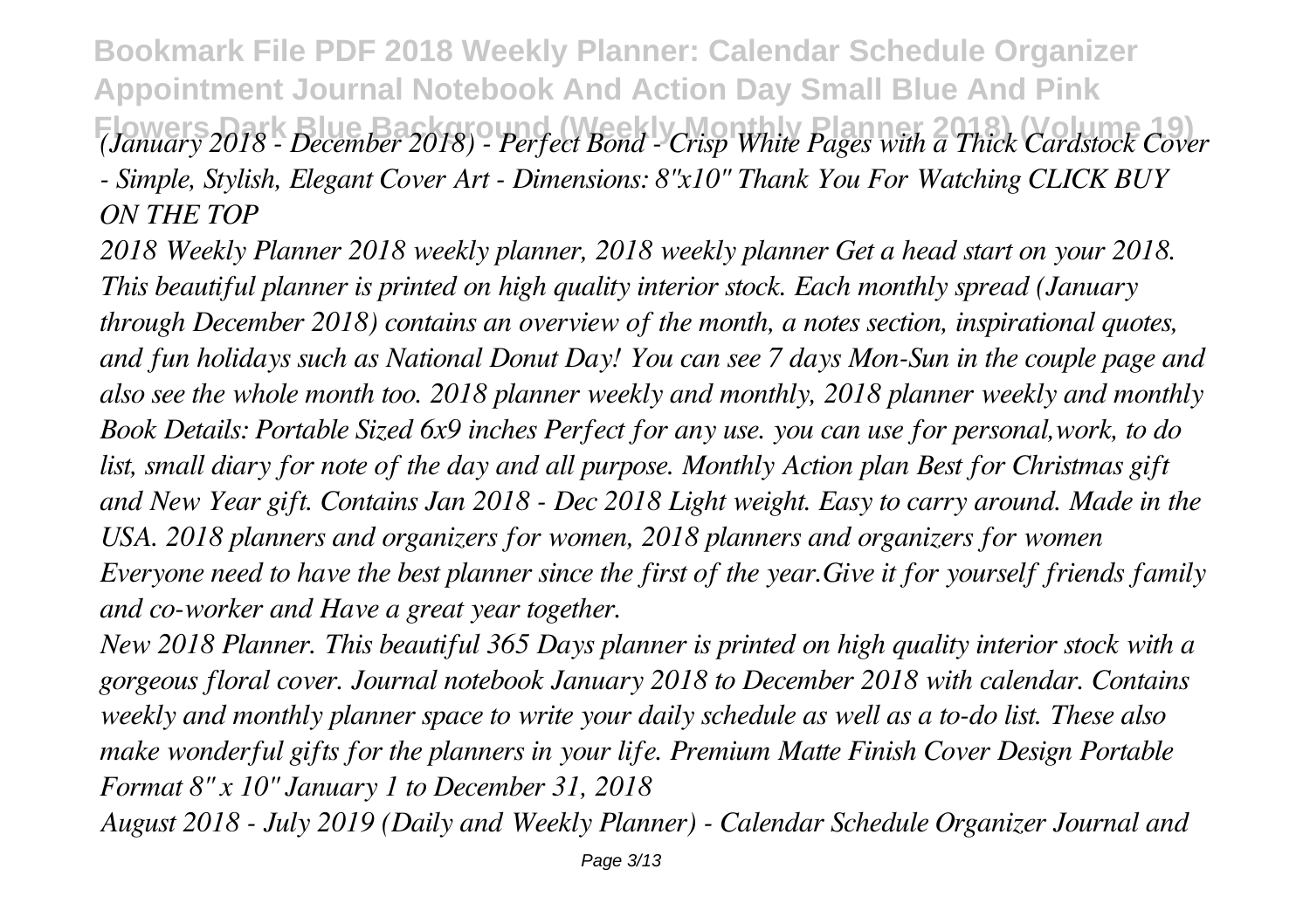**Bookmark File PDF 2018 Weekly Planner: Calendar Schedule Organizer Appointment Journal Notebook And Action Day Small Blue And Pink Flowers Background (Weekly Monthly Planner 2018) (Volume 19)** *Notebook - 8x10: August 2018 to July 2019* 

*Make It Happen 2018 Weekly Planner*

*Monthly Calendar Schedule Organizer and Journal Notebook with Inspirational Quotes 2018 Planner Weekly and Monthly*

*Calendar Schedule Journal Plan and Organize Monthly and Weekly (Academic Monthly and Weekly Planner)\_4*

**Are you ready for 2018 to be your most incredible year yet? Join thousands of users who use this planner to create and grow their life to greater heights in 2018. This beautiful 2018 planner is the perfect planner to keep track of all your activities as well as serving as a creative outlet. Each monthly spread contains an overview of the month, a notes section for each day and fun holidays such as National Popcorn Day. Printed on high quality stock and sized at 8 x 10, it is both perfect for travel and fitting right on your bedside table. This book contains -12 month "at a glance" view for 2018 -Monthly "at a glance view" calendar from January to December 2018 with room for notes -Plenty of room to record weekly/daily activities, appointments,**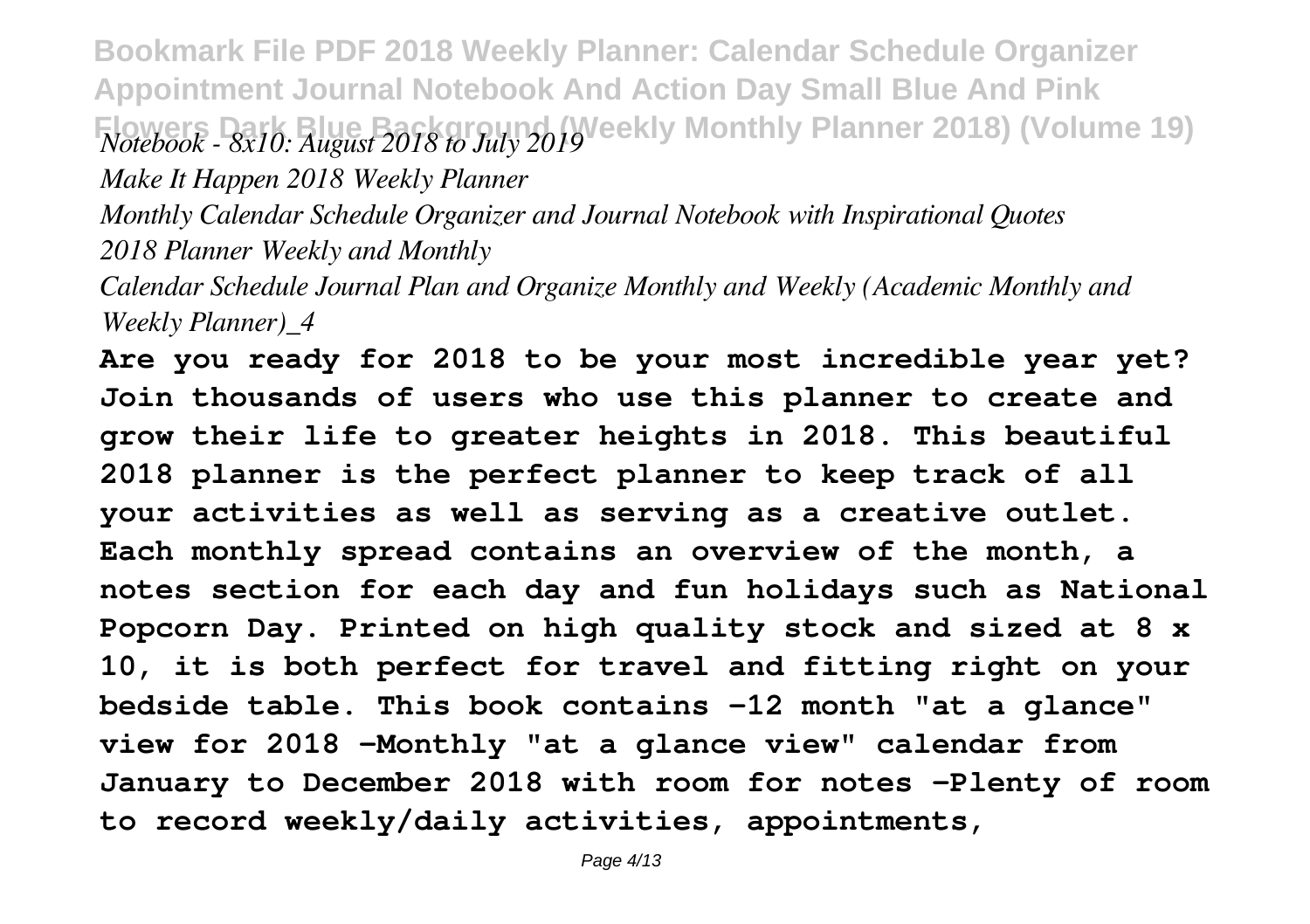**Bookmark File PDF 2018 Weekly Planner: Calendar Schedule Organizer Appointment Journal Notebook And Action Day Small Blue And Pink Flowers Dark Blue Background (Weekly Monthly Planner 2018) (Volume 19) assignments, to-dos and even spaces for doodles too -Crisp white pages -Premium matte cover design -Perfectly sized at 8" x 10 -Lightweight yet durable So what are you waiting for? Grab a copy now and let's start 2018 being all neat and organized! These planners make an excellent gift for your friends, teachers and your loved ones too. Get organized and start planning today with this 2018 planner with weekly and monthly views! At a convenient 8x10 size, it is a great option to travel with and can fit in just about any bag, without having to use microscopic text size just to squeeze in your important notes and to-do lists!**

**Our 2018 Weekly Planner is finally here! Gift For New Year This beautiful planner is printed on high quality interior stock. Each monthly spread (January 2018 through December 2018) contains an overview of the month, a notes section, a day to planning. The cute weekly spreads include space to write your daily schedule as well as a to-do list. Weekly Planner Interior Details: - 12 Months (January 2018 -** Page 5/13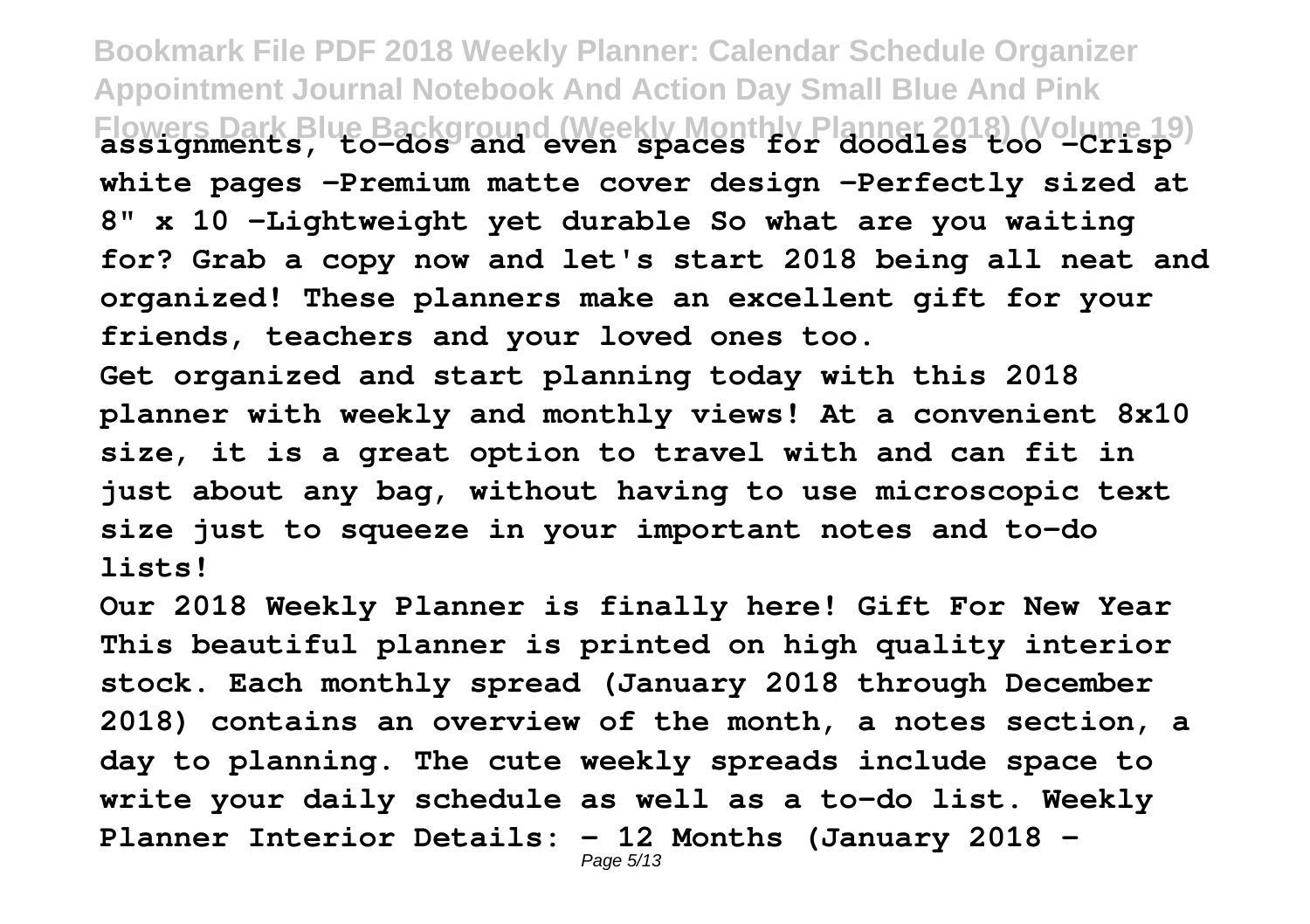**Bookmark File PDF 2018 Weekly Planner: Calendar Schedule Organizer Appointment Journal Notebook And Action Day Small Blue And Pink** Flowers Dark Blue Background (Weekly Monthly Planner 2018) (Volume 19)<br>December 2018) - Perfect Bond - Crisp White Pages with a **Thick Cardstock Cover - Simple, Stylish, Elegant Cover Art - Dimensions: 8"x10" Thank You For Watching CLICK BUY ON THE TOP**

**A Year - 365 Daily Planner Calendar Schedule Organizer Appointment Journal Notebook, Monthly Planner, to Do List (White Modern)**

**Slow Is Okay: 2018 Weekly Planner: Calendar Schedule Organizer**

**Calendar Schedule Journal Plan and Organize Monthly and Weekly (Academic Monthly and Weekly Planner)\_3**

**A Year - 365 Daily Planner Calendar Schedule Organizer Appointment Journal Notebook, Monthly Planner, to Do List (Modern)**

## **2018 Monthly Weekly Planner Calendar**

This beautiful planner for everybody. Each monthly spread contains an overview of the month, a notes section, inspirational quotes, and fun holidays and convenient for traveling. This calendar schedule organizer and journal is 8.5x11 inch, a perfect travel size and includes plenty of space for all of your important dates. Page 6/13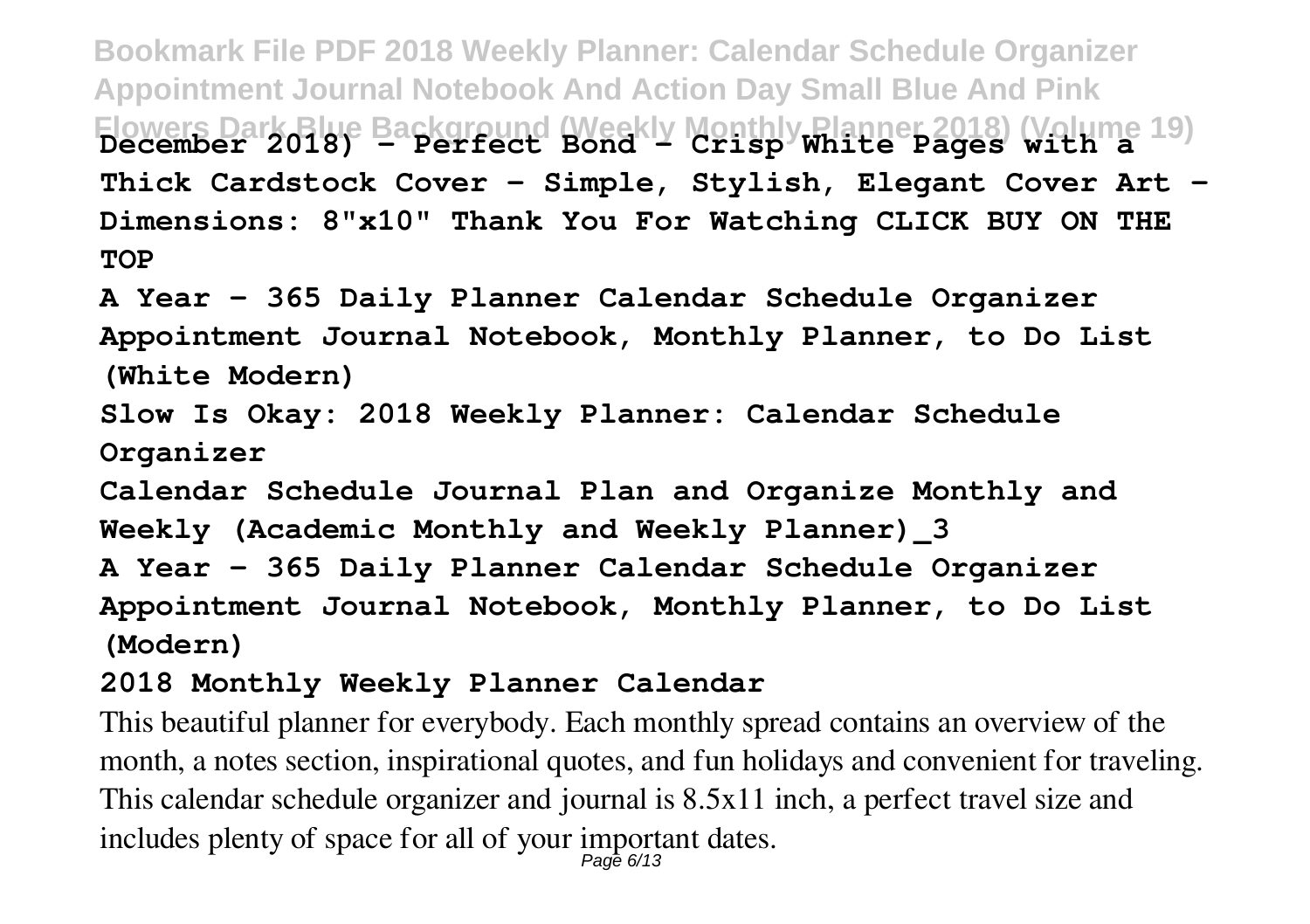**Bookmark File PDF 2018 Weekly Planner: Calendar Schedule Organizer Appointment Journal Notebook And Action Day Small Blue And Pink Flowers Dark Blue Background (Weekly Monthly Planner 2018) (Volume 19)** \* Weekly Planner \* Weekly To-Dos \* Daily Planner \* Daily To Dos \* Track your goals with notes, to-dos and more \* Lightweight \* A comfortable and convenient 8x10 travel size Buy it now!!

2018 Weekly Planner 2018 weekly planner, 2018 weekly planner Get a head start on your 2018. This beautiful planner is printed on high quality interior stock. Each monthly spread (January through December 2018) contains an overview of the month, a notes section, inspirational quotes, and fun holidays such as National Donut Day! 2018 planner weekly and monthly, 2018 planner weekly and monthly DETAILS: Perfect for any use. you can use for personal,work, to do list, small diary for note of the day and all purpose. Monthly Action plan Best for Christmas gift and New Year gift. Contains Jan 2018 - Dec 2018 Light weight. Easy to carry around. Made in the USA. 2018 planners and organizers for women, 2018 planners and organizers for women Everyone need to have the best planner since the first of the year.Give it for yourself friends family and co-worker and Have a great year together.

2018 Weekly Planner , Calendar and Planner to Schedule and Organize Your Week A Year - 365 Daily Planner Calendar Schedule Organizer Appointment Journal Notebook, Monthly Planner, to Do List (Cactus)

Joyful Weekly Monthly Planner Calendar Schedule Organizer and Journal Notebook with Inspirational Quotes and Beautiful Floral Cover Page 7/13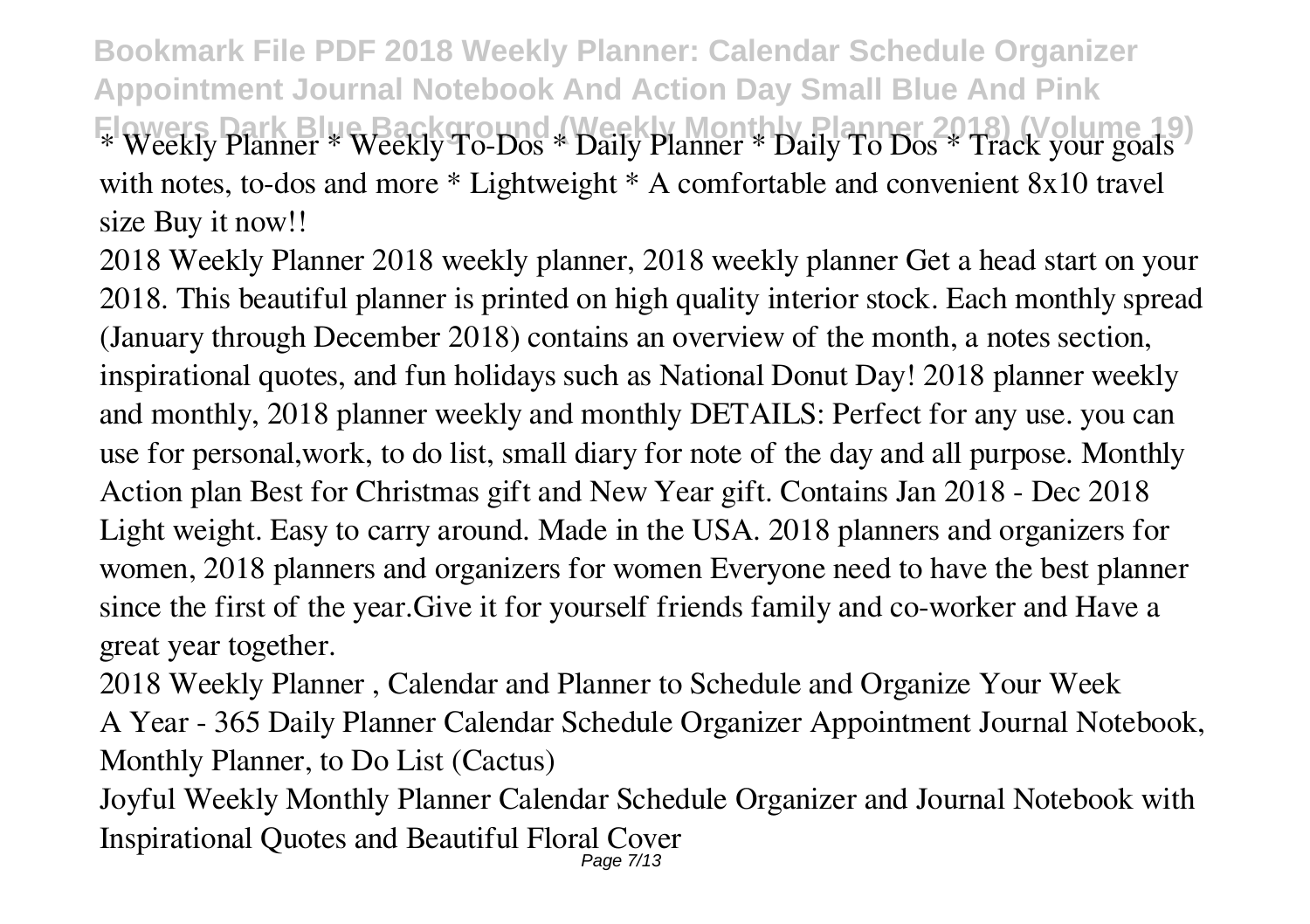**Bookmark File PDF 2018 Weekly Planner: Calendar Schedule Organizer Appointment Journal Notebook And Action Day Small Blue And Pink Flowers Dark Blue Background (Weekly Monthly Planner 2018) (Volume 19)** Weekly and Monthly Calendar Schedule Organizer and Journal Notebook A Year - 365 Daily Planner Calendar Schedule Organizer Appointment Journal Notebook, Monthly Planner, to Do List (Floral)

**BEST VALUE \$9.99 Just \$6.95 for the holidays! This beautiful planner is printed on high quality stock and comes with an originally designed cover. The best way to get organized and make your year more productive than ever before! What's Inside: Personal information page Monthly spreads (Oct 2017 - Sept 2018) with motivational quotes, a section for notes and every holiday you could imagine! Weekly spreads with inspiring quotes amd space to write your tasks, to do lists and schedule! Great gift for planners, teachers, parents, and students who love staying organized The BEST way to optimize your year, stay productive and get work done Start Slow is Okay planning today with this beautiful 2018 planner with weekly and monthly views! This calendar schedule organizer and journal is 8.5x11, easy note to large size. Details: calendar monthly, weekly note, Weekly Planner 2018, Weekly Calendars, 108 pages = Lightweight** Page 8/13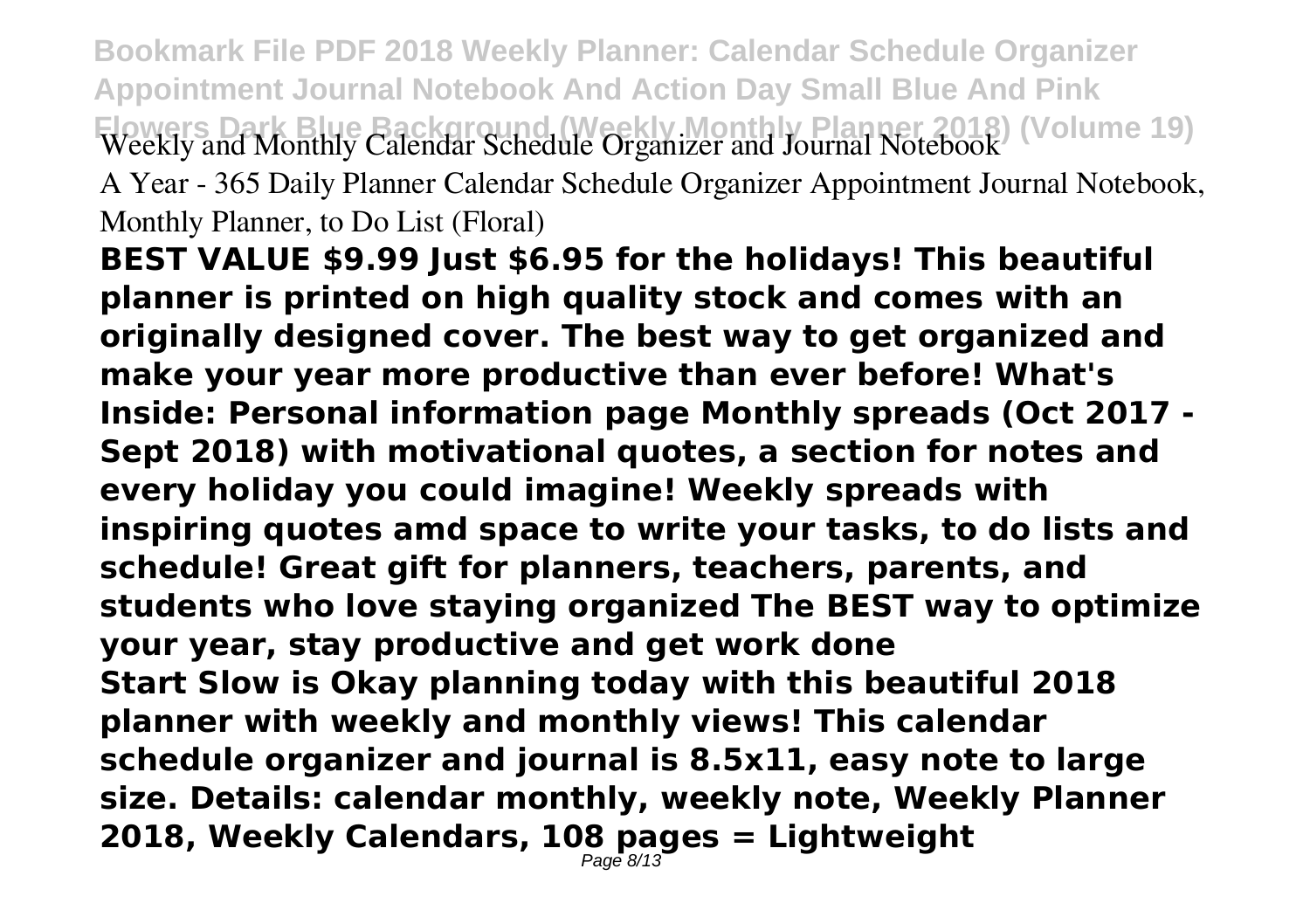**Bookmark File PDF 2018 Weekly Planner: Calendar Schedule Organizer Appointment Journal Notebook And Action Day Small Blue And Pink Flowers Dark Blue Background (Weekly Monthly Planner 2018) (Volume 19) 2018 weekly plannerWeekly Planner Calendar 2018 8.5 x 11 : Weekly Planner Journal 2018 : Calendar Schedule Organizer and Journal Notebook With Inspirational Quotes 2018-2019**

**2018 Academic Planner: Weekly Planner - 12 Month (2018 Planner) - Calendar Schedule Organizer 2018 Weekly Planner: Calendar Schedule Organizer and Journal Notebook - (January-December) - Monthly Planner 2018 Planner: 12 Month(Jan-Dec) - Daily and Weekly Planner Calendar Schedule for Organizer and Journal Notebook** *2018 Monthly Weekly Planner Calendar. This beautiful planner is printed on high quality interior stock with a gorgeous floral cover. Each monthly spread (January through December 2018) contains an overview of the month, a notes section, inspirational quotes. (These also make wonderful gifts for the planners in your life!) 2018 Weekly Planner. This beautiful 365 Days planner is printed on high quality interior stock with a gorgeous floral cover. Journal notebook January 2018 to December 2018 with calendar. Contains weekly and monthly planner space to write your daily schedule as well as a to-*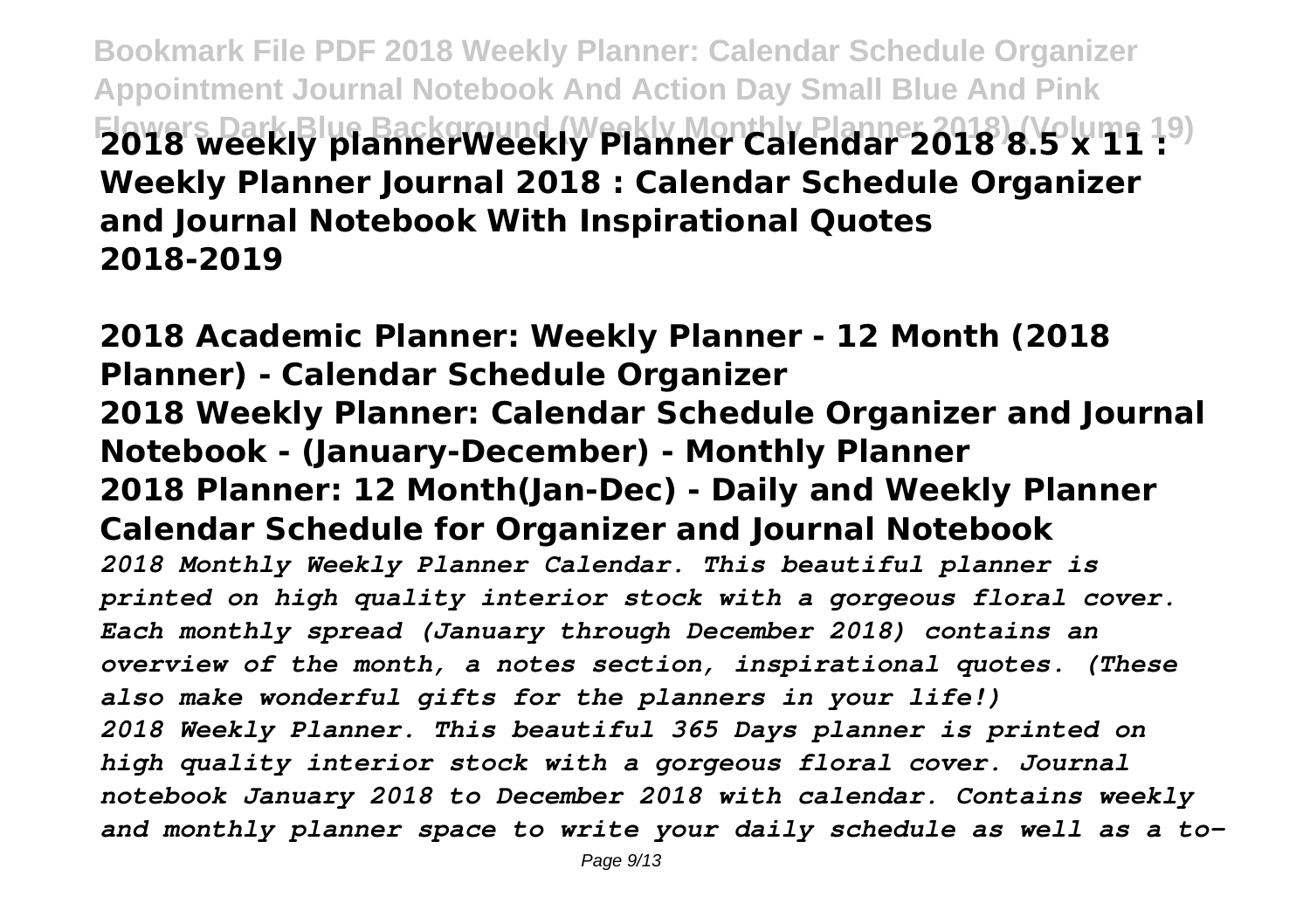**Bookmark File PDF 2018 Weekly Planner: Calendar Schedule Organizer Appointment Journal Notebook And Action Day Small Blue And Pink Flowers Dark Blue Background (Weekly Monthly Planner 2018) (Volume 19)** *do list. These also make wonderful gifts for the planners in your life. Premium Matte Finish Cover Design Portable Format 8" x 10" January 1 to December 31, 2018 This 2018 Planner is ideal for you to plan and organize the wonderful 2018 ! - Good quality interior stock with beautiful watercolor floral cover- 8x10 inches size- Contained an overview of 12 months, a note section, inspiring quotes and holidays- Weekly spread is spacious to write your daily schedule and anything of your wishThis lovely planner is for you and your loved ones! Happy 2018 !! Calendar Schedule Journal Plan and Organize Monthly and Weekly (Academic Monthly and Weekly Planner)\_5 Feather Minimal Style Planner A Year Calendar Schedule Organizer Appointment Journal Notebook, to Do List,365 Daily Planner, to Do List (Cactus) Calendar Schedule Organizer and Journal Notebook with Inspirational Quote and Floral Lettering Cover A Year - 365 Daily Planner Calendar Schedule Organizer Appointment Journal Notebook, Monthly Planner, to Do List (Cat Lover)* Our 2018 Monthly Planner is finally here! Gift For New Year This beautiful planner is printed on high quality interior stock. Each monthly spread (January 2018 through December 2018) contains an overview of the month, a notes section, a day to planning. The cute Page 10/13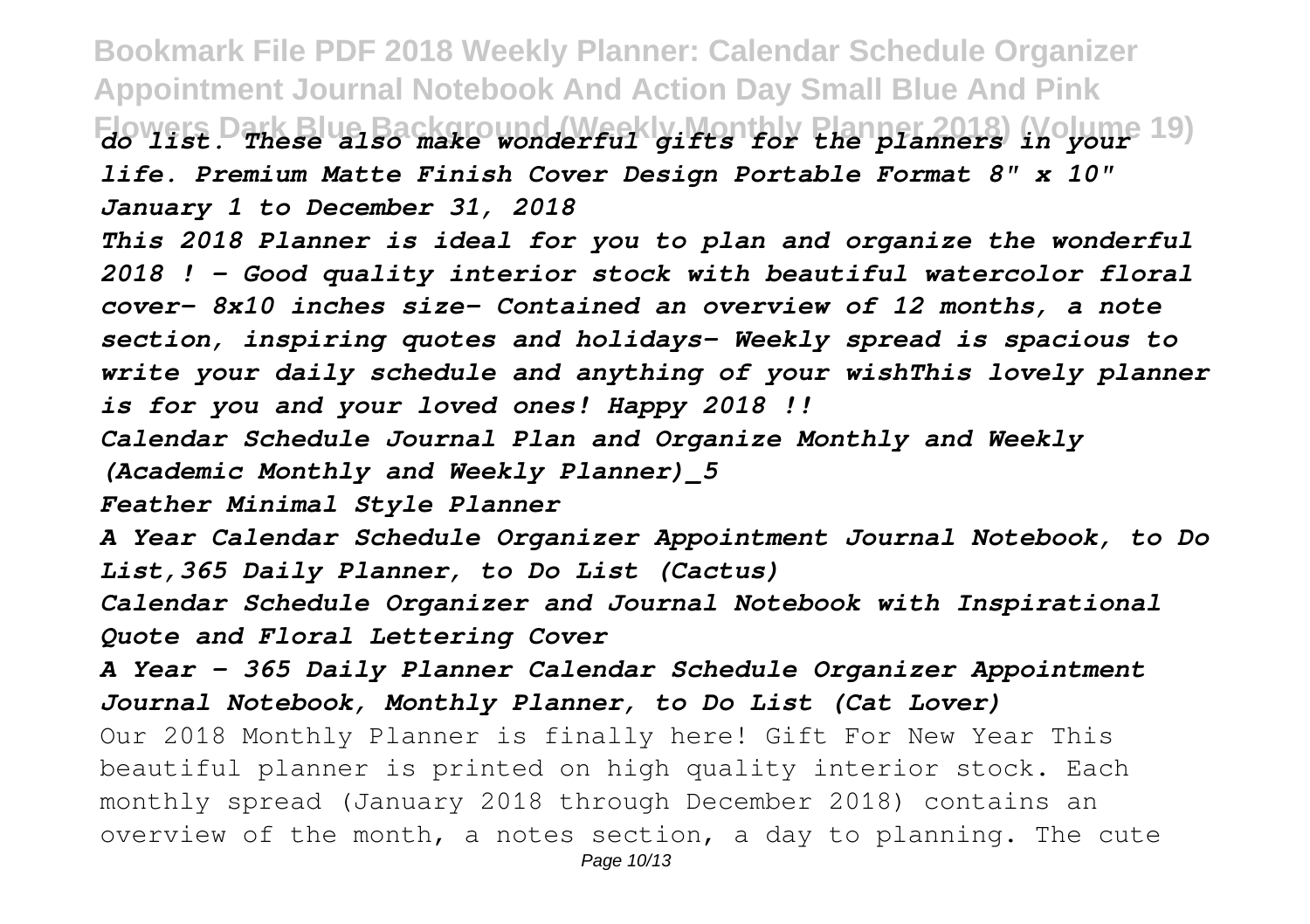**Bookmark File PDF 2018 Weekly Planner: Calendar Schedule Organizer Appointment Journal Notebook And Action Day Small Blue And Pink** Flowers Dark Blue Background (Weekly Monthly Planner 2018) (Volume 19)<sub>a</sub> to-do list. Monthly Planner Interior Details: - 12 Months (January 2018 - December 2018) - Perfect Bond - Crisp White Pages with a Thick Cardstock Cover - Simple, Stylish, Elegant Cover Art - Dimensions: 8"x10" Thank You For Watching CLICK BUY ON THE TOP Start planning today with this beautiful new. 2018 planner with weekly and monthly views! This calendar schedule organizer and journal is 8x10, a perfect travel size and includes plenty of space for all of your important dates. Each month includes a monthly to-do list, next month preview, and lined pages for each day of the year from January 2018- December 31st 2018 Details: Monthly Planner 2018 8x10 travel size Monthly Calendars Monthly To-Dos Weeky Planner 2017-2018 Weekly Calendars Track your goals with notes, to-dos and more 101 pages = Lightweight

Our new 2018 Planner is finally here! Start planning today with this beautiful 2018 Weekly Planner with weekly and monthly views! This calendar schedule organizer and journal is 8x10, a perfect travel size and includes plenty of space for all of your important dates. This beautiful planner is printed on high quality interior stock with a beautiful cover. Each monthly spread (January through December 2018) contains an overview of the month, a notes section, and inspirational quotes! 2018 Weekly Planner Details: - Monthly Planner 2017-2018 8x10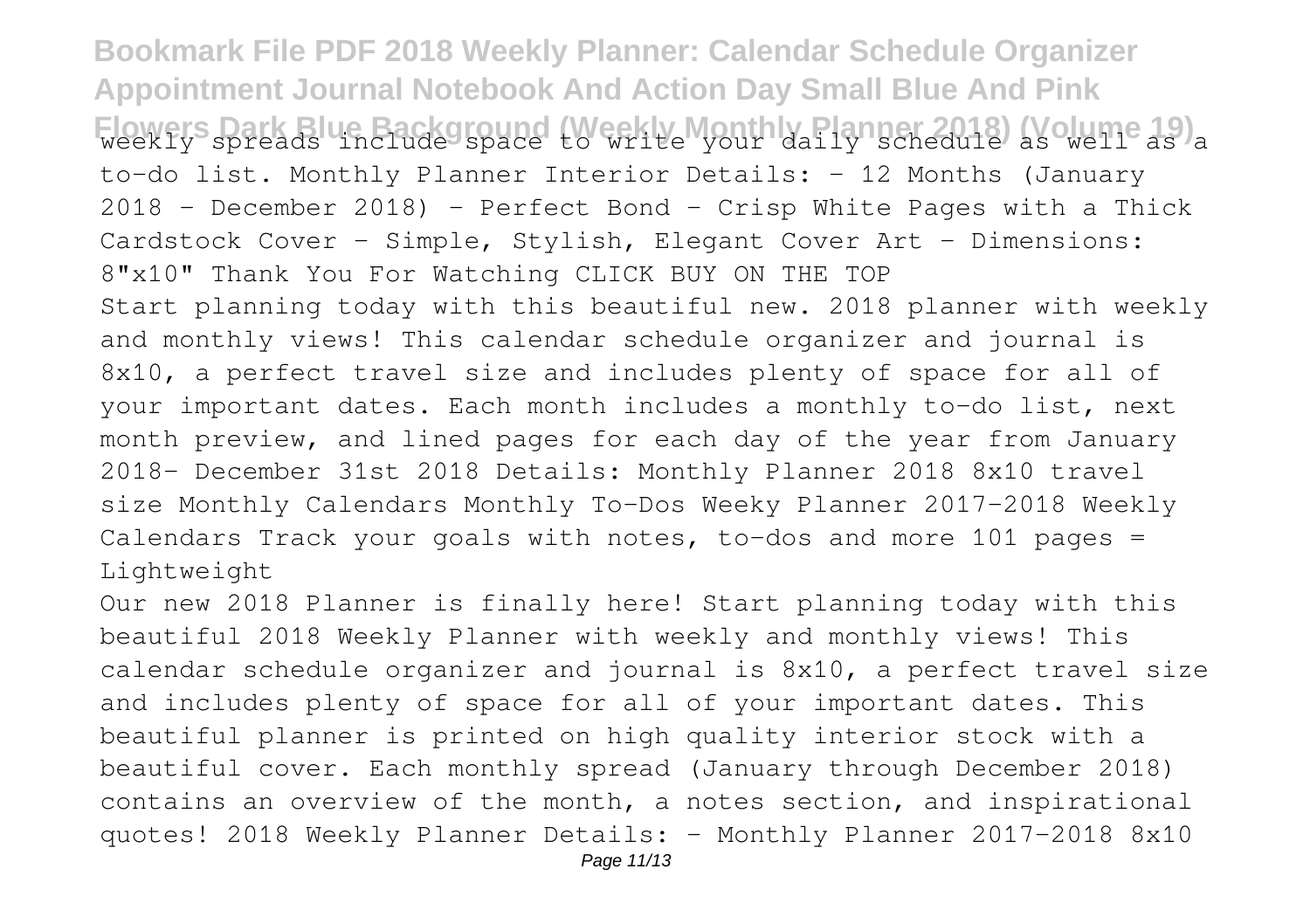**Bookmark File PDF 2018 Weekly Planner: Calendar Schedule Organizer Appointment Journal Notebook And Action Day Small Blue And Pink** Flowers Park Blue Background (Weekly Harthly Planner 2018) (Volume 2018) - Weekly Calendars - Track your goals with notes, to-dos and more -137 pages Consider one the next time you need a:  $-$  2018 Gift  $-$ Birthday Gift - Teacher Gift - Thank You Gift - Housewarming Gift -Christmas Gift - Holiday Gift - Just Because Gift - Or a gift to yourself! (Ps. - These also make wonderful gifts for the planners in your life!) Thank You For Watching 2018 Weekly Planner 2018 Academic Planner 2018 Planner

A Year Calendar Schedule Organizer Appointment Journal Notebook, to Do List,365 Daily Planner, to Do List (Owls)

Weekly Monthly Planner Calendar Schedule Organizer and Journal Notebook with Inspirational Quotes and Pretty Floral Cover

*2018-2019 Planner now here! (August 2018 to July 2019) Start planning today with this beautiful 2018-2019 Weekly Planner with weekly and monthly views! This calendar schedule organizer and journal is 8x10, a perfect travel size and includes plenty of space for all of your important dates. This beautiful planner is printed on high quality interior stock with a beautiful cover. Each monthly spread (August 2018 through July 2019) contains an overview of the month, a notes section 2018-2019 Planner Details: - Monthly Planner August 2018 to July 2019 8x10 - Monthly*